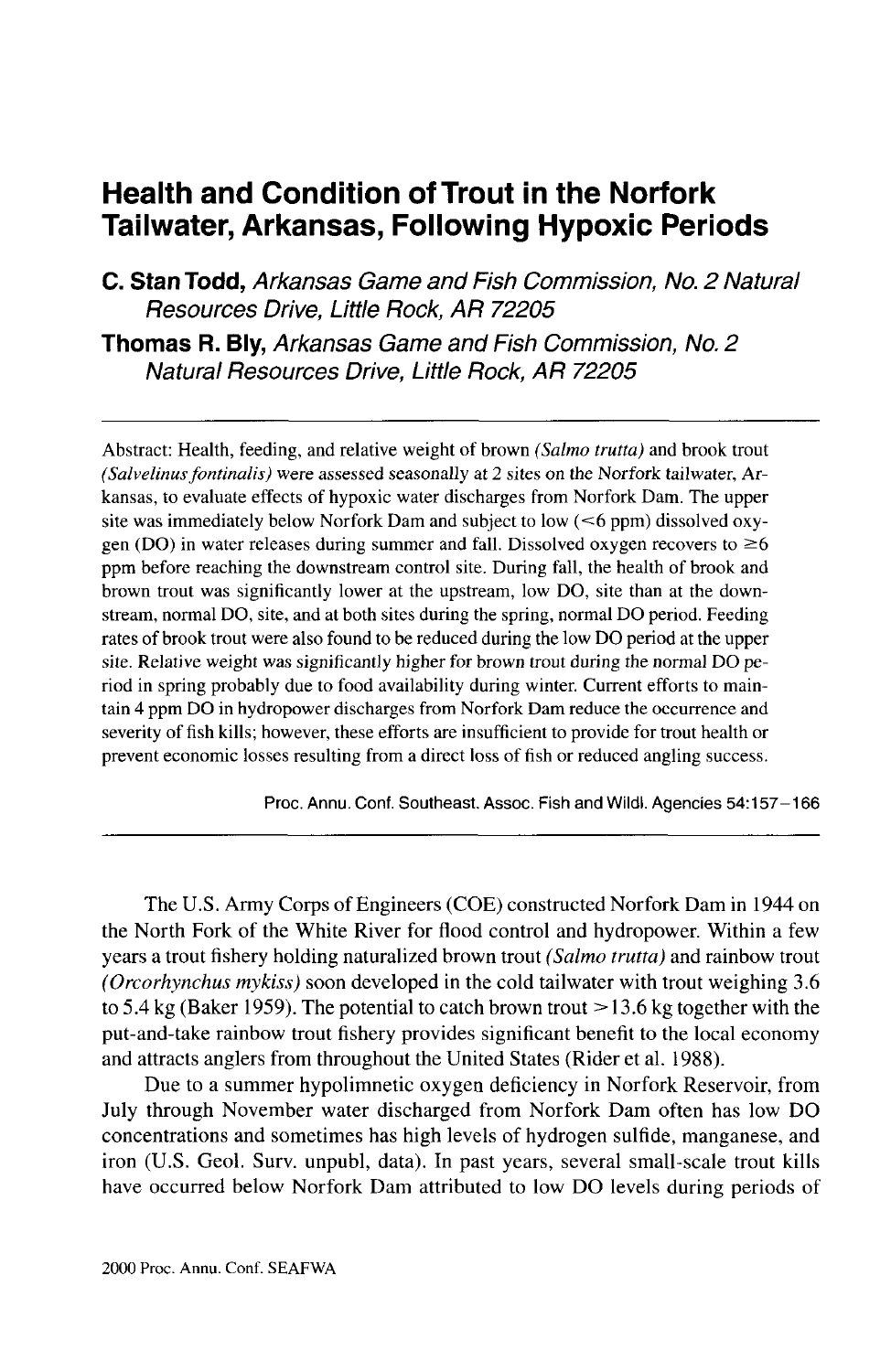zero generation. Weithman and Haas (1984) found that angler success, effort, and economic benefit derived from the Lake Taneycomo trout fishery was influenced by DO levels. Likewise, benefits derived from the Norfork tailwater trout fishery are expected to decline during periods when water discharges from Norfork Reservoir are poorly oxygenated.

In response to increasing public concern over fish kills, the COE and Southwestern Power Administration (SWPA) modified flood control and hydropower operations in 1991 to increase DO in hydropower water releases. These efforts proved to be somewhat successful and raised DO levels during generation from as low as 0.2 ppm previously to around 3.5 ppm. Despite improved conditions during power generation, DO in water releases under zero generation remain low and is often near 1 ppm. The COE and SWPA are continuing to investigate alternatives that could increase DO levels in Norfork Tailwater and provide the State standard of 6 ppm DO in all water releases.

Trout behavior changes in response to low DO (Stark and Bowman 1995). Trout are less active, locate themselves in areas with the highest DO content, and feed less (Weithman and Hass 1984). Digestion is slowed, reducing food conversion efficiencies and growth (Mekhanic 1957, Yeager 1987, Young 1987) and continued exposure to stressors like low DO conditions increases susceptibility to disease (Snicsko 1974).

Trout also require significantly higher DO levels during spawning periods (Beamish 1964, Liao 1971). DO concentrations in the Norfork tailwater are generally lowest during the fall brown and brook trout *(Salvelinus fontinalis)* spawning period (Pender 1998) and could reduce spawning success.

The COE attempts to reduce impacts to the fishery by placing loading restrictions on the generators during low DO periods in an effort to increase the efficiency of aeration systems and keep DO levels above 4 ppm. During periods of zero generation the main generators are pulsed to provide some DO above that from the house units. Since the initiation of these practices the number of fish kills has declined; however, sub-lethal effects of low DO have not previously been examined.

The purpose of this study was to compare the health or condition of trout in areas of the Norfork tailwater experiencing low DO concentrations to areas having normal DO levels to determine if trout are negatively impacted. Secondarily, we wanter to determine if assessment of health is sensitive enough to illustrate benefits of further increases in dissolved oxygen concentrations in water releases.

## **Methods**

Norfork tailwater is located below Norfork Lake in North Central Arkansas. The tailwater is defined as Norfork Dam to the confluence with the White River, a total of 7.7 km. Hypolimnetic releases of 5-14 C water from Norfork Dam range in magnitude from 2.8 to 170 m<sup>3</sup>/second. Alkalinity ranges from 200 to 400 mg/liter CaCO3. Stream substrates vary from bedrock to boulders, but are mostly gravel and rubble. Channel morphometry is characterized by alternating shoal and pool areas with scattered beds of rooted macrophytes.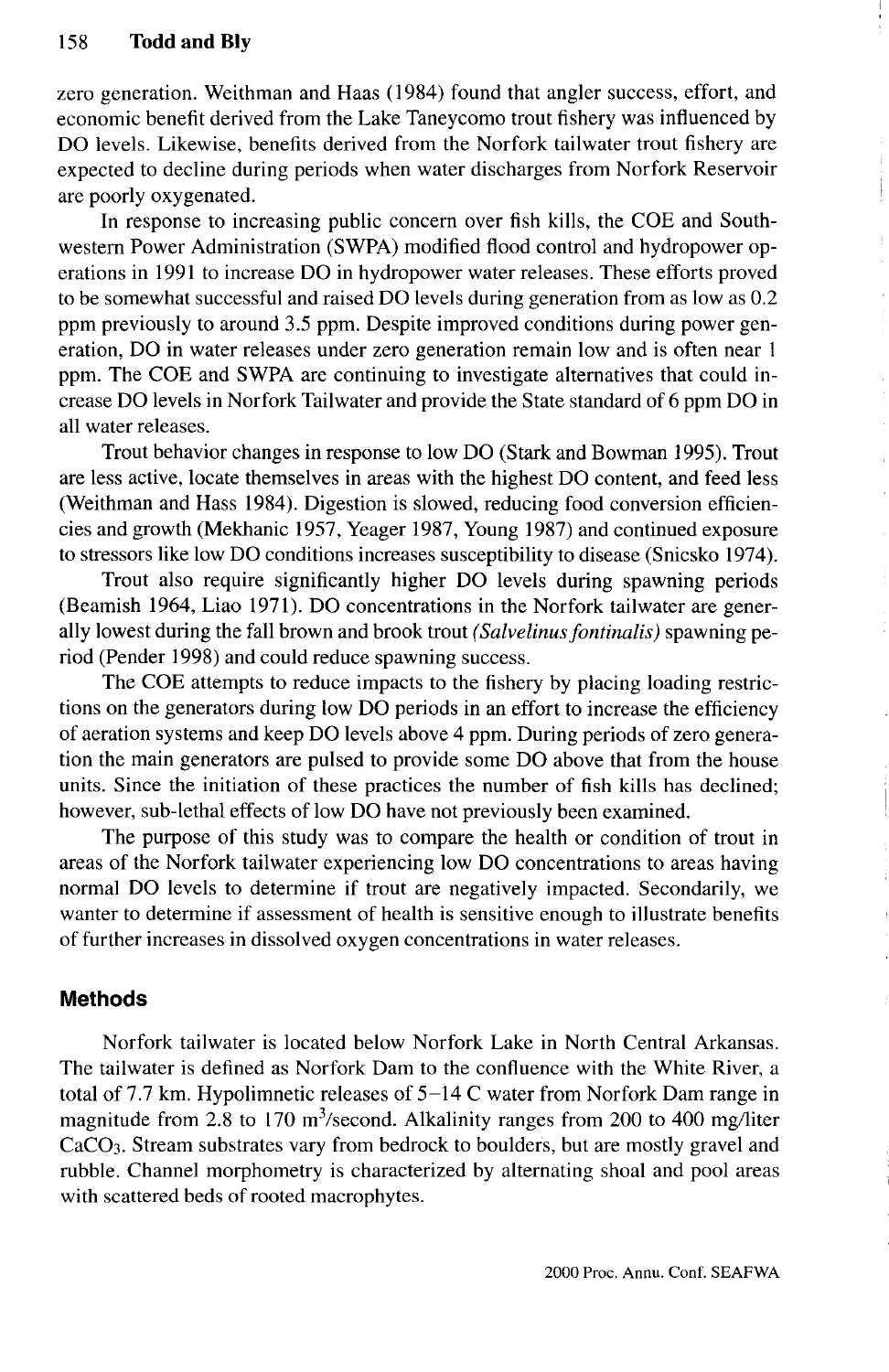Fish health was assessed using methods developed by Goede and Barton (1990) and Goede (1993). This technique assumes that continued exposure to a stressor causes abnormal physiological changes that result in visible changes in appearance of organs. The technique does not diagnose the cause of a condition, but evaluates deviations from appearance of normal healthy organs. The eyes, gills, pseudobranchs, thymus, fins, and opercles were examined followed by the mesenteric fat, spleen, hindgut, kidney, and liver. The color and amount of bile were assessed. Each organ was scored as described in text and photographically by Goede (1993) (Table 1).

A normality index (NI) was generated from the sum of scores from eyes, gills, pseudobranchs, thymus, fins, opercles, spleen, hindgut, kidney, and liver. The NI ranges from 0 to 10 with 10 being completely normal. A feeding index (FI) was generated based on color and volume of bile and ranged from 0 to 1 (1– (bile score)  $\div 3$ ). A value of 1 indicated that the fish has recently fed. Trout were weighed, measured, and relative weights (Wr) calculated based on standard weight equations proposed by Whelan and Taylor (1984) for brook trout and Milewski and Brown (1994) for brown trout:

 $W_r$  (brook trout) =  $\frac{100 \times ($  weight in g)<br> $\frac{100 \times 100}{10^{-5.085 + 3.043 \times 100}}$  (length in mm)  $W_r$ (brown trout) =  $\frac{100 \times (weight \text{ in g})}{10^{-4.867 + 2.96 \times 1.0 \text{Gi}}$  $10^{-4.867}$  + 2.96  $\times$  LOG<sub>10</sub>(length in mm)

| Metric        | Score | Attributes                                                      |
|---------------|-------|-----------------------------------------------------------------|
| Eyes          |       | Normal                                                          |
|               |       | Blind, hemorrhagic, exopthalmic, missing or other abnormalities |
| Fins          |       | Normal                                                          |
|               |       | Damaged but healed or mild to extensive degradation             |
| Opercles      |       | Normal                                                          |
|               | 0     | Shortened or missing                                            |
| Gills         |       | Normal                                                          |
|               | 0     | Frayed, clubbed, pale, marginate or other                       |
| Pseudobranchs |       | Normal                                                          |
|               |       | Swollen or lithic                                               |
| Thymus        |       | Normal—No hemorrhage                                            |
|               |       | Mild to severe hemorrhage                                       |
| Spleen        |       | Normal—Red, black or granular                                   |
|               | 0     | Nodular or enlarged                                             |
| Hind gut      |       | Normal—No inflation                                             |
|               | 0     | Mild to severe inflammation                                     |
| Kidney        |       | Normal                                                          |
|               | 0     | Swollen, mottled or granular                                    |
| Liver         |       | Normal—Red to pale red                                          |
|               | U     | Fatty, with nodules or focal or general discoloration           |
| Bile          | 0     | Bile straw yellow and gall bladder empty to partially full      |
|               |       | Bile yellow and gall bladder full                               |
|               | 2     | Bile light to grass-green and gall bladder full                 |
|               | 3     | Bile dark green to blue green and gall bladder full             |

**Table 1.** Metrics used for calculations of normality (NI) and feeding (FI) indices and attributes of scores (Goede 1993).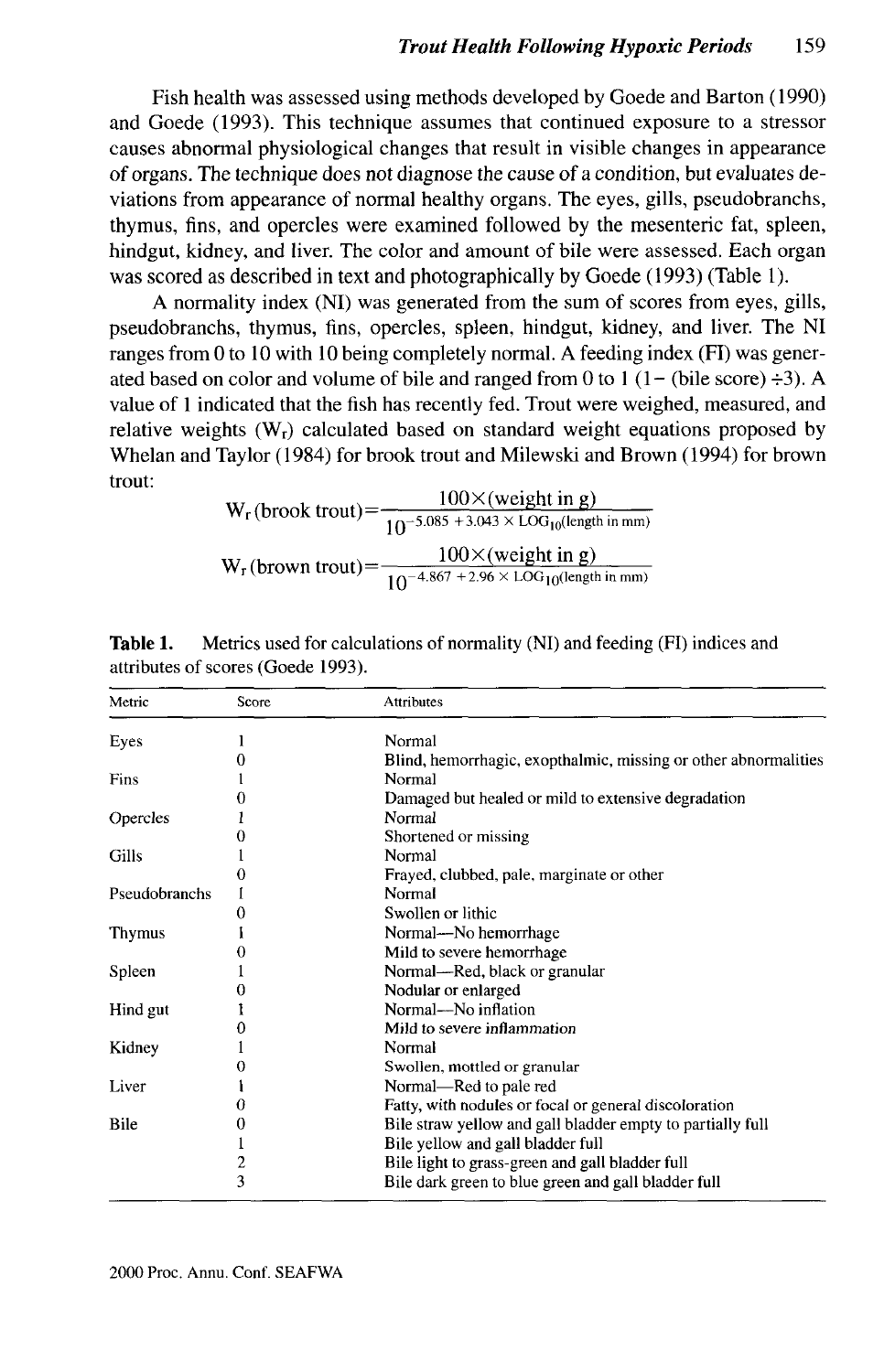Two sites were selected for analysis. The uppermost site was directly below Norfork Dam, where DO conditions are at their worst during fall. The control site began 4.7 km downstream and continued to the mouth of the river. Natural aeration within the stream provided at least 6.0 ppm DO throughout the control site.

Fish were collected on 25 September and 2 October 1996 and 24-25 September 1997 from both sample sites to determine if there was a decline in health (NI) in the upper, low DO site. A third set of samples were taken on 3 June 1998 when DO was normal as a control for any variables that may have been present at the upper site that were not related to the low DO period. The spring sample period was selected to maximize the time trout had to recover from the previous low DO period. The U.S. Geological Service (USGS) maintained an automated DO monitor at Norfork Dam that provided hourly DO readings (Fig. 1).

An analysis of variance (ANOVA) was performed for each species on  $W_r$  and the ranks of NI and FI to determine differences in the mean indices between the upper and lower sites in both low and normal DO seasons. In order to evaluate responses of trout health to annual changes in DO in water releases, a second set of tests were performed for each species to determine differences in the NI, FI, and W<sup>r</sup> between sites during low DO periods in 1996 and 1997.



Figure 1. Hourly DO measurements in discharge from Norfork Dam from 1 July-1 October 1996 and 1997.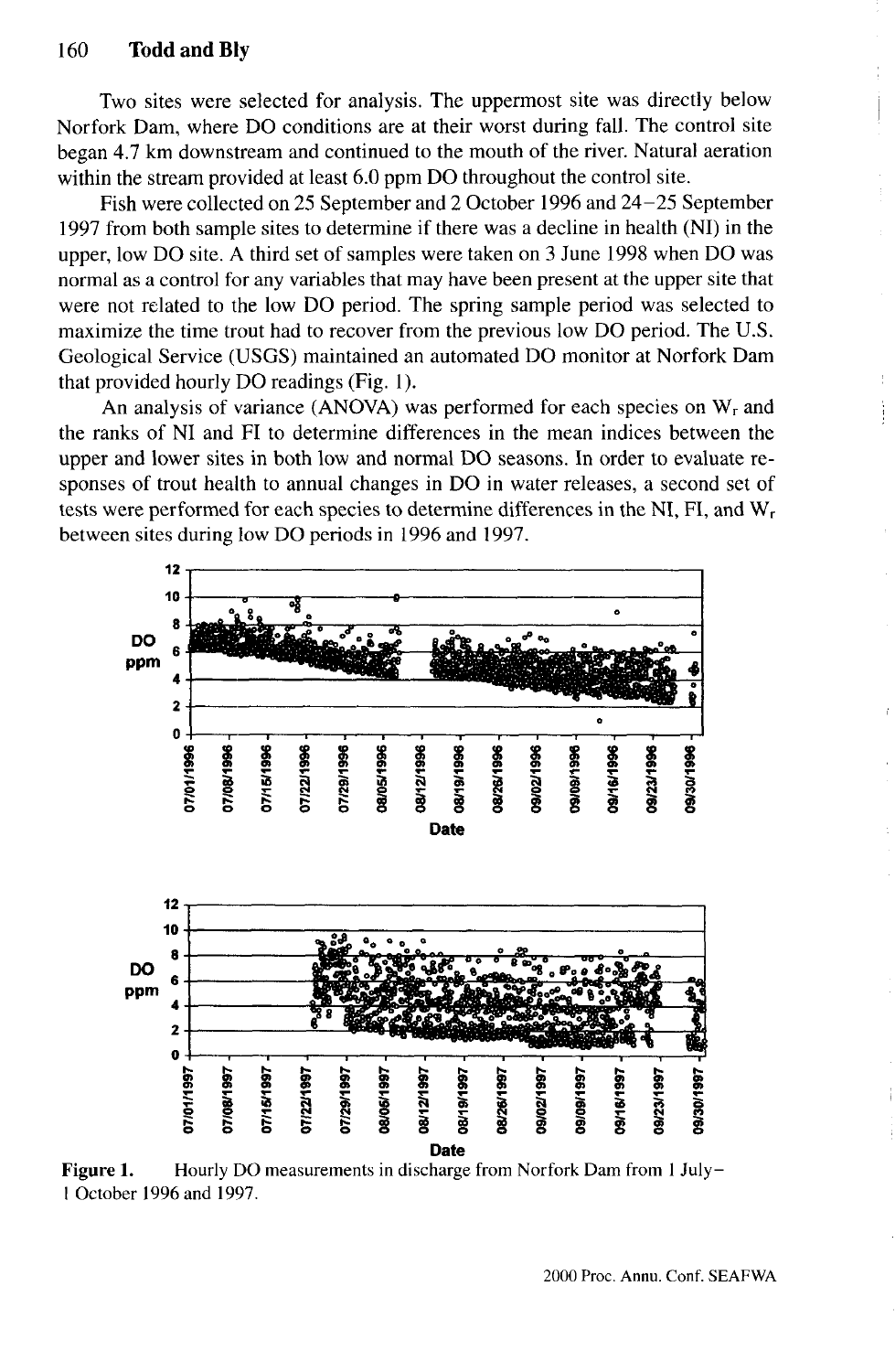## **Results**

During both 1996 and 1997 there was a steady decline in DO in water releases from early summer until samples were taken (Fig. 1). Prior to sampling in 1996, DO ranged from just over 2 ppm to over 6 ppm. Daily variation in DO was primarily due to changes in efficiency of aeration systems in Norfork Dam at various discharge rates. In 1997, DO reached levels <1 ppm during periods of zero generation when water discharged through house units or through leakage was not aerated. Prior to the June 1998 sample, DO was falling but remained above the State standard of 6 ppm.

A total of 86 brook trout and 115 brown trout were collected and necropsied. Attempts were made to collect 20 trout of each species per site; however, brook trout were much less abundant at the lower site, and we were unable to collect 20 during a sample. The NI, FI, and  $W_r$  were calculated for each fish, and the averages of these



**Figure 2.** Average normality (NI) and feeding (FI) indices and relative weight (Wr) for brook and brown trout for upstream and downstream sites during low and normal DO seasons in the Norfork tailwater.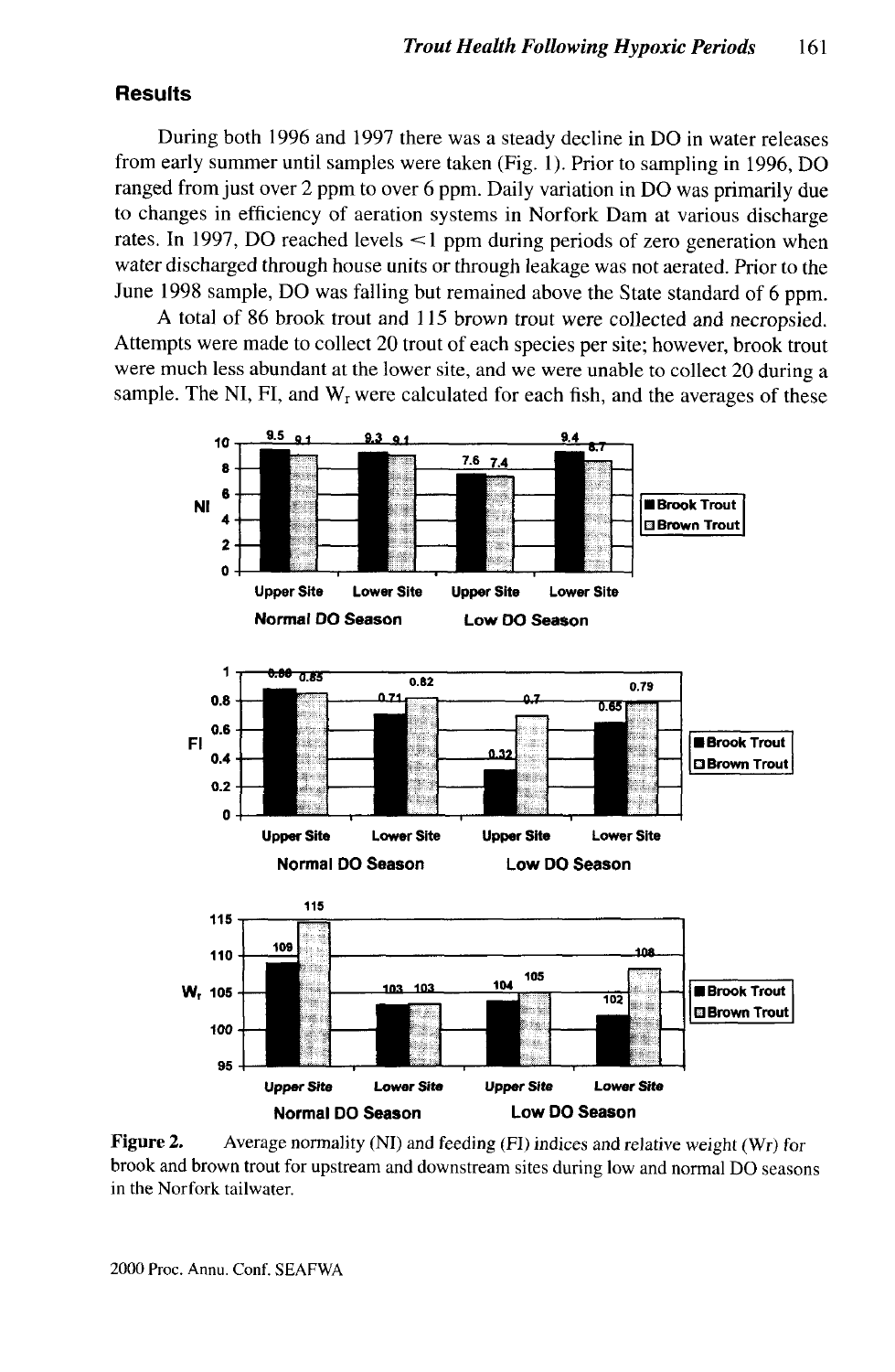indices are provided for low and normal DO seasons by site for each species (Fig. 2) and for 1996 and 1997 samples by site for each species (Fig. 3).

Statistical analyses comparing sites between normal and low DO seasons showed significant differences  $(P \le 0.000)$  in the mean NI for both species between normal and low DO sites dependent on season. Brook trout showed a significant difference  $(P < 0.000)$  in the mean FI between sites dependent on seasons while brown trout showed no difference between samples  $(P=0.383)$ . Significant differences were detected in the average W<sup>r</sup> for brown trout between sites dependent on season *(P*  $=0.015$ ), but no differences were found between samples for brook trout ( $P=0.094$ ).

Similar analyses comparing the 2 fall sample years showed significant differences in the mean NI between sites  $(P \le 0.000)$  but not years for both brown and brook trout (Fig. 3). A significant difference in the average FI was also detected for brook trout between sites *(P* <0.000) but not years, and no significant difference was found between samples for brown trout  $(P=0.497)$ . No significant differences were



**Figure 3.** Average normality (NI) and feeding (FI) indices and relative weight (Wr) for brook and brown trout for upstream and downstream sites during low DO seasons in 1996 and 1997 in the Norfork tailwater.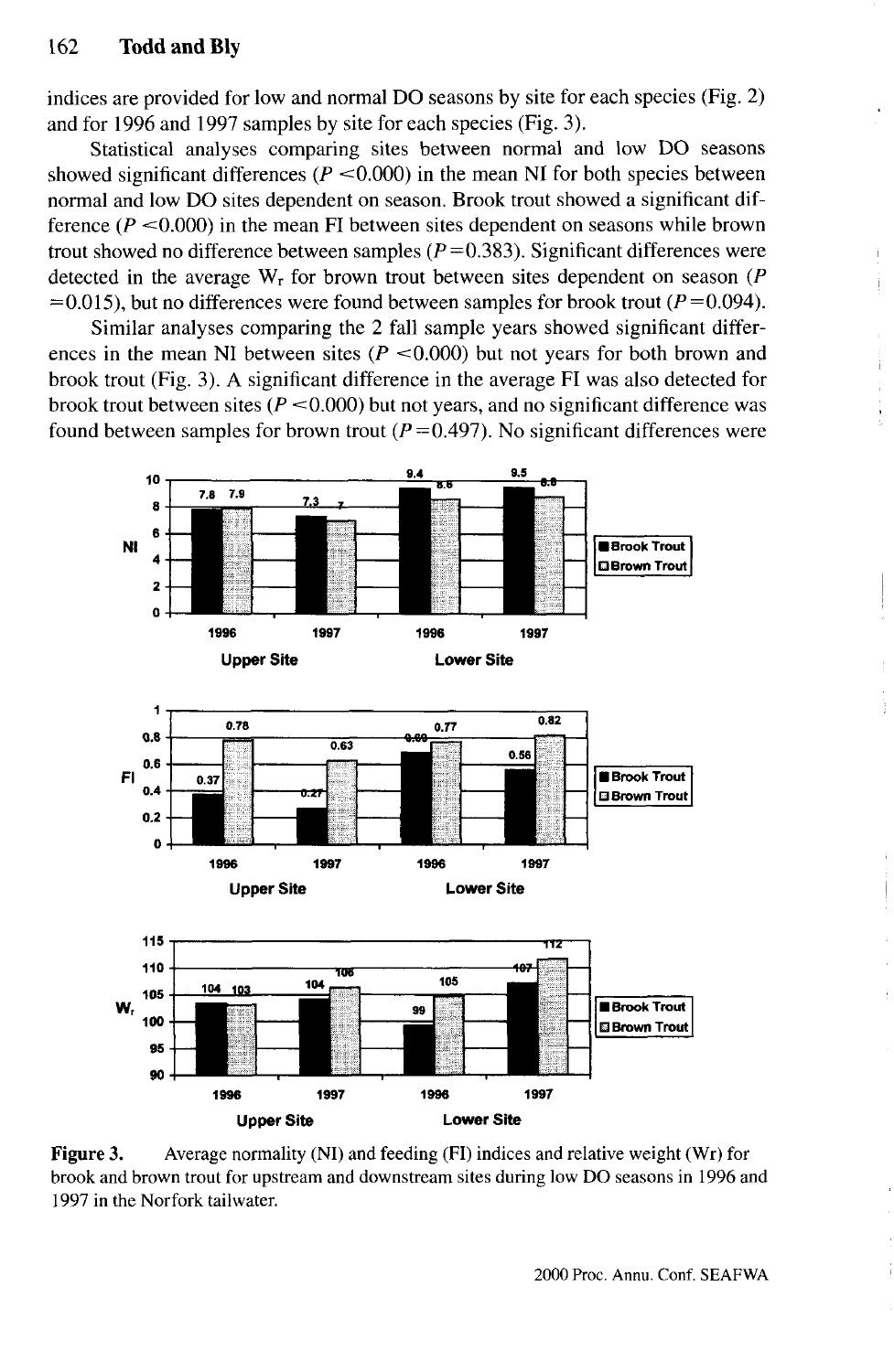detected in the average  $W_r$  between samples of either brown ( $P = 0.197$ ) or brook trout  $(P < 0.227)$ .

## **Discussion**

The average NI for both brown and brook trout was lower at the upper site during the annual low DO period than in areas with normal DO or during normal DO periods at the upper site (Fig. 2). Most variables that are seasonal in nature should influence both upper and lower sites. For example, trout collected during 1996 and 1997 at both upper and lower sample areas would have been in similar reproductive condition. The exceptions are parameters related to water releases from the dam. Food items may be seasonally available near the dam like increased numbers of threadfin shad *(Dorosoma petenense)* discharged during the winter from Norfork Lake. Low DO concentrations  $( $6.0 \text{ ppm}$ )$  are present between July and December (Fig. 1). High (250-750 µg/liter) manganese levels are sometimes recorded from October through December (USGS unpubl. data).

High manganese levels would not have influenced this study since samples were taken no later than October 2. Furthermore, manganese oxidizes slowly and would have passed through both sample areas before oxidizing (Morgan 1967).

There is the possibility of non-seasonal factors present at the upper site that are different at the lower sample site such as angling pressure or fish density. A creel survey conducted from April 1995 through February 1998 estimated angling pressure at the upper site at 2,343 angler hours per month per km and 1,017 angler hours per month per km at the lower site (Todd et al. 1999). Stress attributable to angling could be partially responsible for the lower average NI at the upper site during fall; however, angling pressure is also seasonal and is typically higher in June than in September or October. If angling-related stress lowered the average NI significantly, then the average NI should have been lower at both sites during the June samples. Any differences in fish densities that could have reduced the average NI at the upper site during the low DO period should have also resulted in a reduced average NI at the upper site during the normal DO period if trout density influenced the NI significantly.

This study found the NI for both species is lowered only at the upper site during periods with low DO (Fig. 2). The June 1998 samples also show that with improved DO levels the occurrence of non-normal trout organs returns to levels equal that of trout in stream reaches not exposed to low DO conditions and suggest that abnormalities observed from samples in fall are due to exposure to stress during the low DO period.

Analyses detected a significantly lower mean FI at the upper site during the low DO period for brook trout only (Fig. 2). The average FI of brown trout was also lower during the same period although not significantly different from other samples.

Temperatures were near 13C during the 1996 and 1997 samples and were within the optimal temperature range reported for brook trout (Mullen 1958, Baldwin 1951) and brown trout feeding (Elliot 1975) and growth (Pentelow 1939, Elliot 1981, and Jensen 1990). It is unlikely that temperature influenced feeding rates during the fall samples since temperature varies little between sites.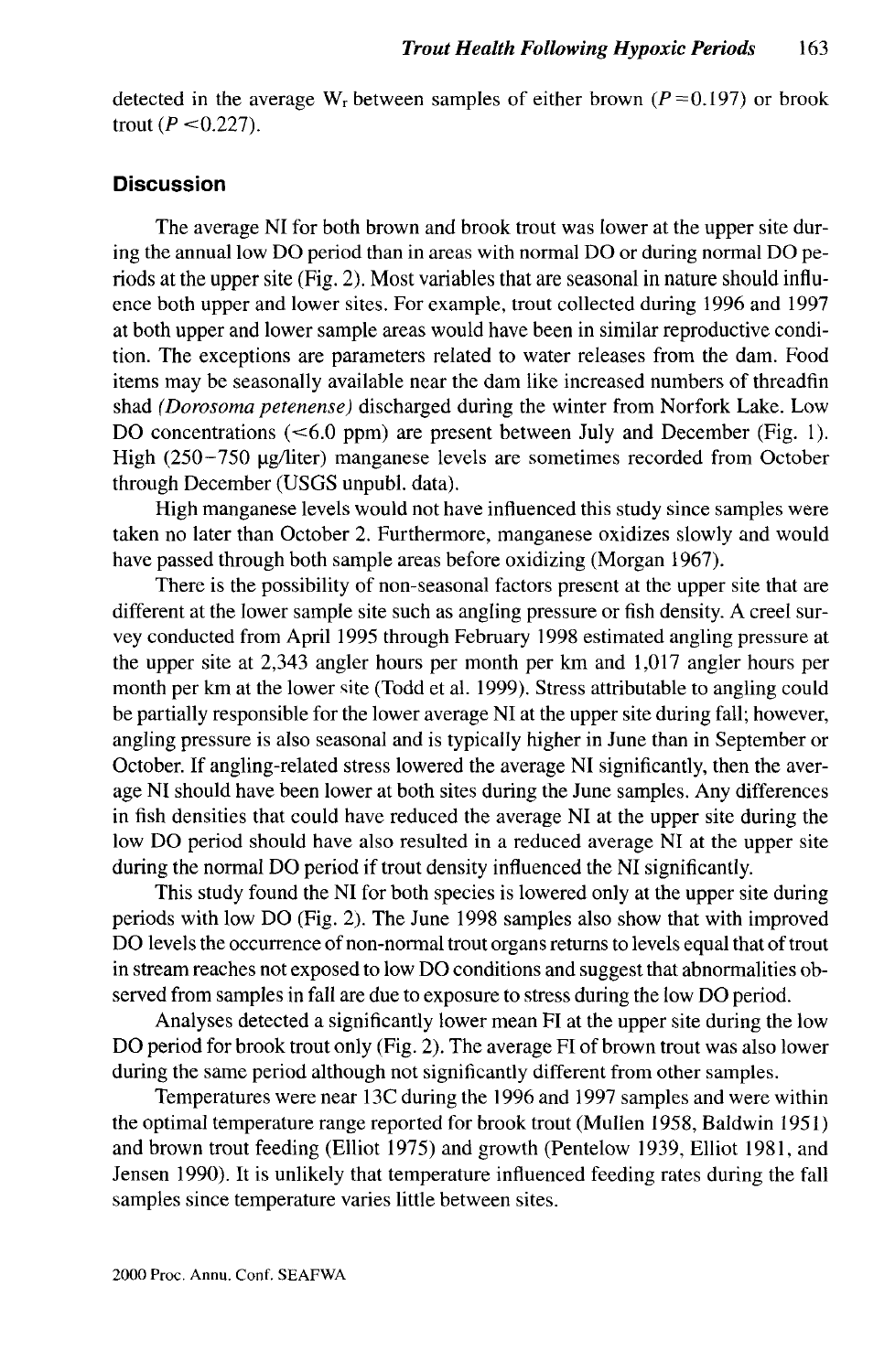Electrofishing catch rates of all trout in the Norfork tailwater were 755 trout per hour (brown trout, 216 trout per hour) (brook trout, 250 trout per hour) in May 1998 at the upper site and 560 trout per hour (brown trout, 219 trout per hour) (brook trout, 9 trout per hour) in July 1998 at the lower site (C.S. Todd unpubl. data). Although the high brook trout density could have reduced the average FI during fall, the spring samples did not show a reduced average FI in brook trout that should have been apparent if trout density were influencing feeding rates. Similarly, analysis of stomach contents of trout in Lake Taneycomo, Missouri, by Weithman and Hass (1980) showed a reduction of feeding during low DO periods.

Average W<sub>r</sub> was not lower during low DO periods at the dam. The ANOVA detected a significant difference in the mean  $W_r$  in brown trout during the June sample. Both brown and brook trout had a higher average  $W_r$  in the upper site during June 1998 (Fig. 2) although the difference was not significant in brook trout. This may be due to feeding on threadfin shad discharged annually from the dam during mid-winter.

Comparisons of the 1996 and 1997 samples showed significant differences in the mean NI between sites for both species and in the mean FI between sites for brook trout (Fig. 3). Although there were measurable differences in DO in water releases, the average NI, FI, or  $W_r$  was not significantly different in the brown or brook trout populations between years. Although not significant, both species showed a decline in average NI and FI at the upper site in 1997 as would be expected due to the lower daily minimum DO the tailwater experienced that year.

This study strongly suggests that lowered NIs at the upper site during low DO periods are primarily due to low DO conditions in the Norfork tailwater. The trout health assessment used in this study is sensitive enough to show the effects of low DO levels in the Norfork tailwater under current conditions. The NI was the most useful of the 3 indices in showing effects of low DO. Over short periods  $W_r$  did not seem to be affected by low DO conditions; however, long term effects may still exist.

Techniques used in this study were unable to detect changes in the health of trout in response to changes in DO regimes during 1996 and 1997; however, the study establishes baseline data for comparisons following future improvements to dam aeration systems. With sufficient improvements in DO we should be able to detect improvements in health of trout.

The study demonstrates that additional improvements to aeration systems for Norfork Dam can potentially reduce detrimental effects to trout health due to low DO in discharges from the dam. Although modified operations of Norfork Dam have reduced the number and severity of fish kills, generator load restrictions designed to maintain at least 4.0 ppm DO in main generator discharge are insufficient to prevent reductions in trout health (NI) and to prevent economic losses resulting from direct loss of fish or from reduced angling success through a significant portion of the year.

### **Literature Cited**

Baker, R. F. 1959. Historical review of the Bull Shoals Dam and Norfork Dam Tailwater trout fishery. Proc. Annu. Conf. Southeast. Assoc. Game and Fish Comm. 13:229–236.

 $\mathop{!}\nolimits$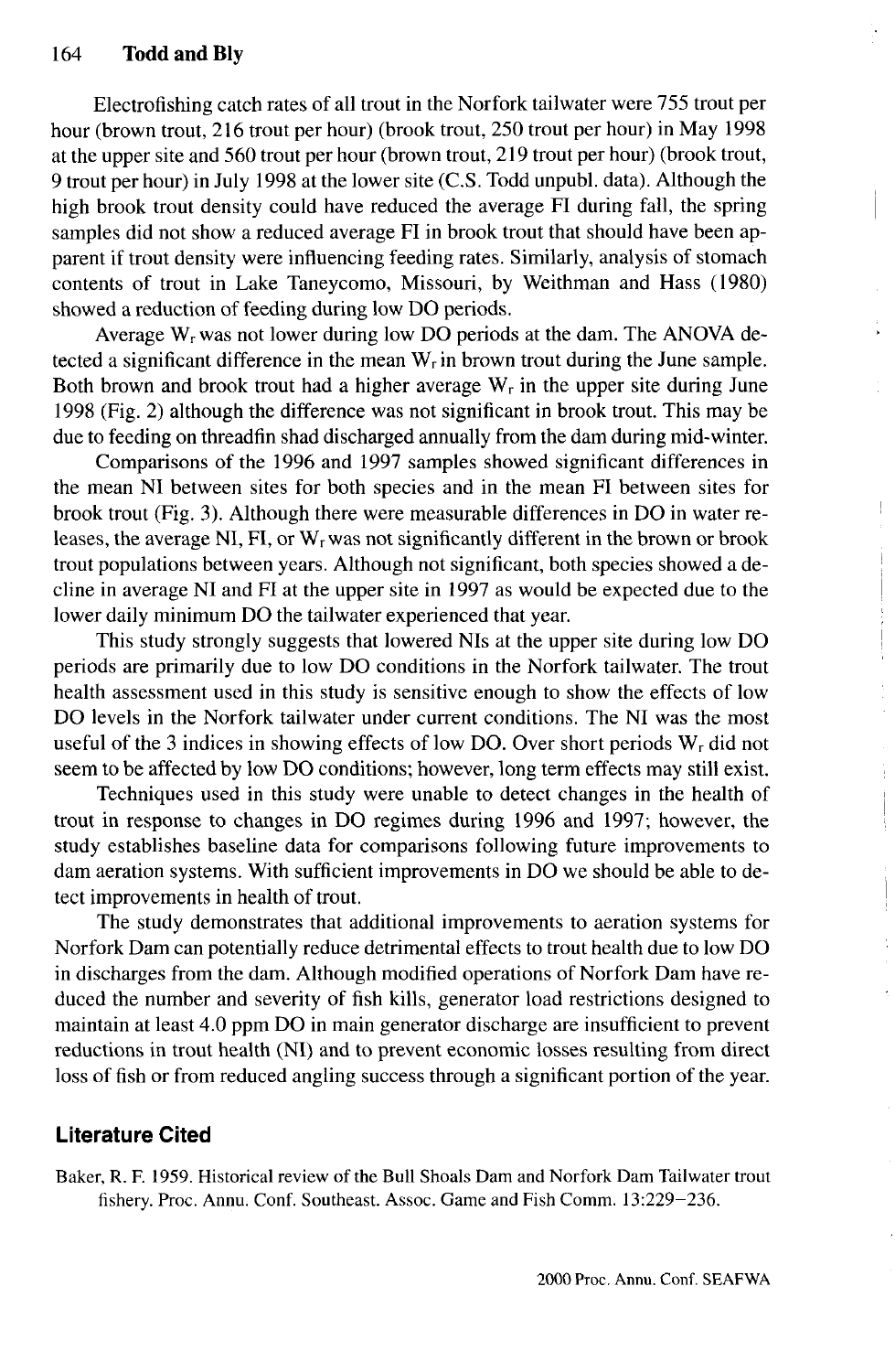- Baldwin, N. S. 1951. A preliminary study of brook trout food consumption and growth at different temperatures. Res. Counc. Ontario, 5th tech. session. 18pp.
- Beamish, F. W. H. 1964. Seasonal changes in the standard rate of oxygen consumption of fishes. Can. J. Zool. 42:189-194.
- Elliot, J. M. 1975. Numbers of meals in a day, maximum weight of food consumed in a day and maximum rate of feeding for brown trout, *Salmo trutta* L. Freshwater Biol. 5:287-303.
- . 1981. The growth rate of brown trout *(Salmo trutta* L.) fed on maximum rations. J. Anim.Ecol. 44:805-821.
- Goede, R. W. 1993. Fish health/condition/profile assessment procedures. Utah Div. Wildl. Resour. Fish. Exp. Sta., Logan, Utah. 31pp.
	- and B. A. Barton. 1990. Organismic indices and an autopsy-based assessment as indicators of health and condition of fish. Biological indicators of stress in fish. Am. Fish. Soc. Symp. 8:93-108.
- Jensen, A. J. 1990. Growth of young migratory brown trout *Salmo trutta* correlated with water temperature in Norwegian rivers. J. Anim. Ecol. 59:603-614.
- Liao, P. R. 1971. Water requirements of salmonids. Prog. Fish-Cult. 33:210-215.
- Mekhanic, F. Y. 1956. The effect of oxygen concentration in water on the growth and nitrogen exchange in rainbow trout. Rybnow Khozyajstvo 33:74-75.
- Milewski, C. L. and M. L. Brown. 1994. Proposed standard weight  $(W_s)$  equation and length category standards for stream-dwelling brown trout. J. Freshwater Ecol. 9:111-116.
- Morgan, J. J. 1967. Applications and limitations of chemical thermodynamics in natural water systems. Equilibrium concepts in natural water systems, advances in chemistry series no. 67. Am. Chem. Soc., Washington, D.C. pp  $1-29$ .
- Mullen, J. W. 1958. A compendium of the life history of the eastern brook trout, *Salvelinus fontinalis* Mitchel. Mass. Div. Fish and Game, Fish. Bull. 23. 37pp.
- Pender, D. R. 1998. Factors influencing brown trout reproductive success in Ozark tailwater rivers. M.S. thesis, Univ. Ark., Fayetteville. 146pp.
- Pentelow, F. T. K. 1939. The relation between growth and food consumption in brown trout *(Salmo trutta).* J. Exp. Biol. 16(4):446-473.
- Rider, L. L., M. Hudy, and C. McLemore. 1988. Arkansas trout fishing survey. Final Rep., Ark. Game and Fish Comm. 17pp.
- Snicsko, S. F. 1974. The effects of environmental stress on outbreaks of infection diseases of fishes. J. Fish Biol. 6:197-208.
- Stark, J. and D. Bowman. 1995. Movement of resident trout in the Bull Shoals Tailwater in response to differing levels of dissolved oxygen and spawning. Proj. Rep., Ark. Game and Fish Comm. 21pp.
- Todd, C. S., J. Stark, and M. Bivin. 1999. Bull Shoals-Norfork Tailwater creel 1995-1998. Final Rep., Ark. Game and Fish Comm. 42pp.
- Weithman, A. S. and M. A. Hass. 1980. Effects of varying levels of dissolved oxygen on the trout fishery in Lake Taneycomo, Missouri. Mo. Dep. Conserv., Fish and Wildl. Res. Ctr., U.S. Army Corps of Engineers, Little Rock Dist., Contract No. DACW03-78-C-0057. 148pp.
- and 1984. Effects of dissolved-oxygen depletion on the rainbow trout fishery in Lake Taneycomo, Missouri. Trans. Am. Fish. Soc, 113:109-124.
- Whelan, G. E. and W. W. Taylor. 1974. Fisheries report. ELF communications system ecological monitoring program. Annu. Rep. for Ecosystems-Tasks 5.8, 5.9, 5.10 for ITT Research Inst., Chicago, 111. U.S. Navy Electronic Systems Command Tech. Rep. E06548-8, Washington, D.C.